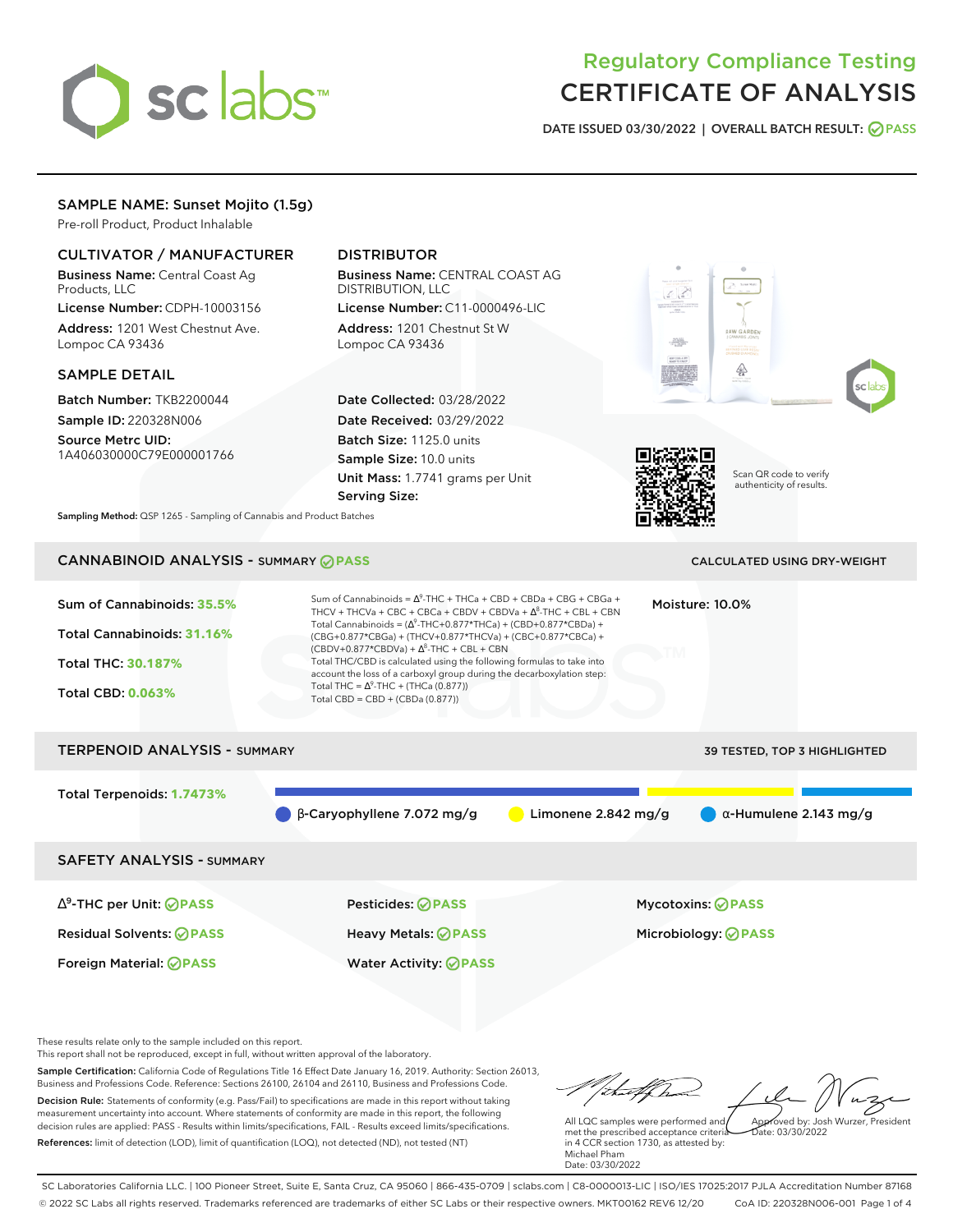



**SUNSET MOJITO (1.5G) | DATE ISSUED 03/30/2022 | OVERALL BATCH RESULT: PASS**

#### **CANNABINOID TEST RESULTS** - 03/30/2022 **PASS**

Tested by high-performance liquid chromatography with diode-array detection (HPLC-DAD). Calculated using Dry-Weight. **Method:** QSP 1157 - Analysis of Cannabinoids by HPLC-DAD

#### TOTAL CANNABINOIDS: **31.16%**

Total Cannabinoids (Total THC) + (Total CBD) + (Total CBG) + (Total THCV) + (Total CBC) +  $(Total CBDV) +  $\Delta^8$ -THC + CBL + CBN$ 

TOTAL THC: **30.187%** Total THC (Ƽ-THC+0.877\*THCa)

TOTAL CBD: **0.063%** Total CBD (CBD+0.877\*CBDa)

TOTAL CBG: 0.55% Total CBG (CBG+0.877\*CBGa)

TOTAL THCV: 0.126% Total THCV (THCV+0.877\*THCVa)

TOTAL CBC: 0.233% Total CBC (CBC+0.877\*CBCa)

TOTAL CBDV: ND Total CBDV (CBDV+0.877\*CBDVa)

| <b>COMPOUND</b> | LOD/LOQ<br>(mg/g)          | <b>MEASUREMENT</b><br><b>UNCERTAINTY</b><br>(mg/g) | <b>RESULT</b><br>(mg/g) | <b>RESULT</b><br>(%) |
|-----------------|----------------------------|----------------------------------------------------|-------------------------|----------------------|
| <b>THCa</b>     | 0.05/0.14                  | ±6.822                                             | 341.11                  | 34.111               |
| <b>CBGa</b>     | 0.1/0.2                    | ±0.26                                              | 6.3                     | 0.63                 |
| $\wedge^9$ -THC | 0.06/0.26                  | ±0.073                                             | 2.72                    | 0.272                |
| <b>CBCa</b>     | 0.07/0.28                  | ±0.101                                             | 2.66                    | 0.266                |
| <b>THCVa</b>    | 0.07/0.20                  | ±0.053                                             | 1.44                    | 0.144                |
| <b>CBDa</b>     | 0.02/0.19                  | ±0.016                                             | 0.72                    | 0.072                |
| $\wedge^8$ -THC | 0.1 / 0.4                  | N/A                                                | <b>ND</b>               | <b>ND</b>            |
| <b>THCV</b>     | 0.1/0.2                    | N/A                                                | <b>ND</b>               | <b>ND</b>            |
| <b>CBD</b>      | 0.07/0.29                  | N/A                                                | <b>ND</b>               | <b>ND</b>            |
| <b>CBDV</b>     | 0.04/0.15                  | N/A                                                | <b>ND</b>               | <b>ND</b>            |
| <b>CBDVa</b>    | 0.03/0.53                  | N/A                                                | <b>ND</b>               | <b>ND</b>            |
| <b>CBG</b>      | 0.06/0.19                  | N/A                                                | <b>ND</b>               | <b>ND</b>            |
| <b>CBL</b>      | 0.06 / 0.24                | N/A                                                | <b>ND</b>               | <b>ND</b>            |
| <b>CBN</b>      | 0.1/0.3                    | N/A                                                | <b>ND</b>               | <b>ND</b>            |
| <b>CBC</b>      | 0.2 / 0.5                  | N/A                                                | <b>ND</b>               | <b>ND</b>            |
|                 | <b>SUM OF CANNABINOIDS</b> |                                                    | $355.0$ mg/g            | 35.5%                |

#### **UNIT MASS: 1.7741 grams per Unit**

| $\Delta^9$ -THC per Unit              | 1100 per-package limit | 4.83 mg/unit   | <b>PASS</b> |
|---------------------------------------|------------------------|----------------|-------------|
| <b>Total THC per Unit</b>             |                        | 535.55 mg/unit |             |
| <b>CBD per Unit</b>                   |                        | <b>ND</b>      |             |
| <b>Total CBD per Unit</b>             |                        | $1.12$ mg/unit |             |
| Sum of Cannabinoids<br>per Unit       |                        | 629.8 mg/unit  |             |
| <b>Total Cannabinoids</b><br>per Unit |                        | 552.8 mg/unit  |             |

#### **MOISTURE TEST RESULT**

**10.0%** Tested 03/29/2022 **Method:** QSP 1224 - Loss on Drying (Moisture)

#### **TERPENOID TEST RESULTS** - 03/30/2022

Terpene analysis utilizing gas chromatography-flame ionization detection (GC-FID). **Method:** QSP 1192 - Analysis of Terpenoids by GC-FID

| <b>COMPOUND</b>           | LOD/LOQ<br>(mg/g) | <b>MEASUREMENT</b><br><b>UNCERTAINTY</b><br>(mg/g) | <b>RESULT</b><br>(mg/g)                         | <b>RESULT</b><br>(%) |
|---------------------------|-------------------|----------------------------------------------------|-------------------------------------------------|----------------------|
| <b>B-Caryophyllene</b>    | 0.004 / 0.012     | ±0.1959                                            | 7.072                                           | 0.7072               |
| Limonene                  | 0.005 / 0.016     | ±0.0315                                            | 2.842                                           | 0.2842               |
| $\alpha$ -Humulene        | 0.009/0.029       | ±0.0536                                            | 2.143                                           | 0.2143               |
| $\alpha$ -Bisabolol       | 0.008 / 0.026     | ±0.0494                                            | 1.190                                           | 0.1190               |
| <b>Myrcene</b>            | 0.008 / 0.025     | ±0.0108                                            | 1.078                                           | 0.1078               |
| Terpinolene               | 0.008 / 0.026     | ±0.0126                                            | 0.792                                           | 0.0792               |
| Linalool                  | 0.009 / 0.032     | ±0.0117                                            | 0.395                                           | 0.0395               |
| trans- $\beta$ -Farnesene | 0.008 / 0.025     | ±0.0107                                            | 0.389                                           | 0.0389               |
| <b>Terpineol</b>          | 0.009 / 0.031     | ±0.0167                                            | 0.350                                           | 0.0350               |
| Fenchol                   | 0.010 / 0.034     | ±0.0093                                            | 0.310                                           | 0.0310               |
| <b>B-Pinene</b>           | 0.004 / 0.014     | ±0.0019                                            | 0.211                                           | 0.0211               |
| Nerolidol                 | 0.006 / 0.019     | ±0.0091                                            | 0.186                                           | 0.0186               |
| Caryophyllene<br>Oxide    | 0.010 / 0.033     | ±0.0037                                            | 0.102                                           | 0.0102               |
| Valencene                 | 0.009 / 0.030     | ±0.0040                                            | 0.074                                           | 0.0074               |
| <b>Borneol</b>            | 0.005 / 0.016     | ±0.0023                                            | 0.071                                           | 0.0071               |
| $\alpha$ -Pinene          | 0.005 / 0.017     | ±0.0004                                            | 0.065                                           | 0.0065               |
| Geraniol                  | 0.002 / 0.007     | ±0.0019                                            | 0.054                                           | 0.0054               |
| $\gamma$ -Terpinene       | 0.006 / 0.018     | ±0.0007                                            | 0.049                                           | 0.0049               |
| $\beta$ -Ocimene          | 0.006 / 0.020     | ±0.0012                                            | 0.046                                           | 0.0046               |
| Eucalyptol                | 0.006 / 0.018     | ±0.0006                                            | 0.028                                           | 0.0028               |
| Camphene                  | 0.005 / 0.015     | ±0.0002                                            | 0.026                                           | 0.0026               |
| $\alpha$ -Phellandrene    | 0.006 / 0.020     | N/A                                                | <loq< th=""><th><loq< th=""></loq<></th></loq<> | <loq< th=""></loq<>  |
| $\alpha$ -Terpinene       | 0.005 / 0.017     | N/A                                                | <loq< th=""><th><loq< th=""></loq<></th></loq<> | <loq< th=""></loq<>  |
| p-Cymene                  | 0.005 / 0.016     | N/A                                                | <loq< th=""><th><loq< th=""></loq<></th></loq<> | <loq< th=""></loq<>  |
| Sabinene Hydrate          | 0.006 / 0.022     | N/A                                                | <loq< th=""><th><loq< th=""></loq<></th></loq<> | <loq< th=""></loq<>  |
| Fenchone                  | 0.009 / 0.028     | N/A                                                | <loq< th=""><th><loq< th=""></loq<></th></loq<> | <loq< th=""></loq<>  |
| Nerol                     | 0.003 / 0.011     | N/A                                                | <loq< th=""><th><loq< th=""></loq<></th></loq<> | <loq< th=""></loq<>  |
| Citronellol               | 0.003 / 0.010     | N/A                                                | <loq< th=""><th><loq< th=""></loq<></th></loq<> | <loq< th=""></loq<>  |
| Sabinene                  | 0.004 / 0.014     | N/A                                                | ND                                              | <b>ND</b>            |
| $\Delta^3$ -Carene        | 0.005 / 0.018     | N/A                                                | <b>ND</b>                                       | ND                   |
| Isopulegol                | 0.005 / 0.016     | N/A                                                | ND                                              | ND                   |
| Camphor                   | 0.006 / 0.019     | N/A                                                | ND                                              | ND                   |
| Isoborneol                | 0.004 / 0.012     | N/A                                                | <b>ND</b>                                       | ND                   |
| Menthol                   | 0.008 / 0.025     | N/A                                                | <b>ND</b>                                       | <b>ND</b>            |
| Pulegone                  | 0.003 / 0.011     | N/A                                                | ND                                              | ND                   |
| <b>Geranyl Acetate</b>    | 0.004 / 0.014     | N/A                                                | <b>ND</b>                                       | ND                   |
| $\alpha$ -Cedrene         | 0.005 / 0.016     | N/A                                                | <b>ND</b>                                       | <b>ND</b>            |
| Guaiol                    | 0.009 / 0.030     | N/A                                                | ND                                              | ND                   |
| Cedrol                    | 0.008 / 0.027     | N/A                                                | <b>ND</b>                                       | ND                   |
| <b>TOTAL TERPENOIDS</b>   |                   |                                                    | 17.473 mg/g                                     | 1.7473%              |

SC Laboratories California LLC. | 100 Pioneer Street, Suite E, Santa Cruz, CA 95060 | 866-435-0709 | sclabs.com | C8-0000013-LIC | ISO/IES 17025:2017 PJLA Accreditation Number 87168 © 2022 SC Labs all rights reserved. Trademarks referenced are trademarks of either SC Labs or their respective owners. MKT00162 REV6 12/20 CoA ID: 220328N006-001 Page 2 of 4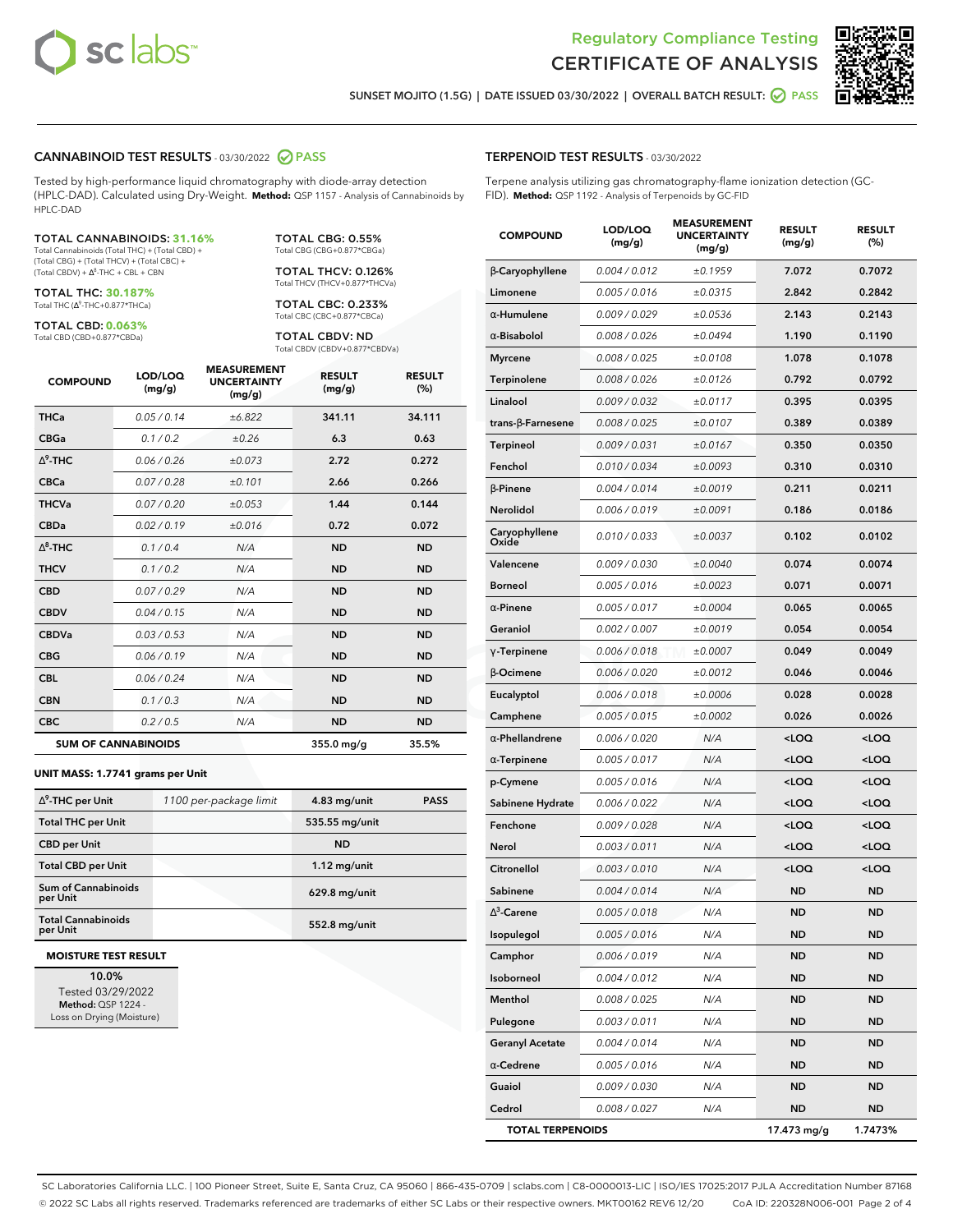



**SUNSET MOJITO (1.5G) | DATE ISSUED 03/30/2022 | OVERALL BATCH RESULT: PASS**

## **CATEGORY 1 PESTICIDE TEST RESULTS** - 03/30/2022 **PASS**

Pesticide and plant growth regulator analysis utilizing high-performance liquid chromatography-mass spectrometry (HPLC-MS) or gas chromatography-mass spectrometry (GC-MS). \*GC-MS utilized where indicated. **Method:** QSP 1212 - Analysis of Pesticides and Mycotoxins by LC-MS or QSP 1213 - Analysis of Pesticides by GC-MS

| <b>COMPOUND</b>             | LOD/LOQ<br>$(\mu g/g)$ | <b>ACTION</b><br><b>LIMIT</b><br>$(\mu g/g)$ | <b>MEASUREMENT</b><br><b>UNCERTAINTY</b><br>$(\mu g/g)$ | <b>RESULT</b><br>$(\mu g/g)$ | <b>RESULT</b> |
|-----------------------------|------------------------|----------------------------------------------|---------------------------------------------------------|------------------------------|---------------|
| Aldicarb                    | 0.03 / 0.08            | $\ge$ LOD                                    | N/A                                                     | <b>ND</b>                    | <b>PASS</b>   |
| Carbofuran                  | 0.02 / 0.05            | $\ge$ LOD                                    | N/A                                                     | <b>ND</b>                    | <b>PASS</b>   |
| Chlordane*                  | 0.03 / 0.08            | $\ge$ LOD                                    | N/A                                                     | <b>ND</b>                    | <b>PASS</b>   |
| Chlorfenapyr*               | 0.03/0.10              | $\ge$ LOD                                    | N/A                                                     | <b>ND</b>                    | <b>PASS</b>   |
| Chlorpyrifos                | 0.02/0.06              | $\ge$ LOD                                    | N/A                                                     | <b>ND</b>                    | <b>PASS</b>   |
| Coumaphos                   | 0.02 / 0.07            | $\geq$ LOD                                   | N/A                                                     | <b>ND</b>                    | <b>PASS</b>   |
| Daminozide                  | 0.02 / 0.07            | $>$ LOD                                      | N/A                                                     | <b>ND</b>                    | <b>PASS</b>   |
| <b>Dichlorvos</b><br>(DDVP) | 0.03/0.09              | $\ge$ LOD                                    | N/A                                                     | <b>ND</b>                    | <b>PASS</b>   |
| Dimethoate                  | 0.03/0.08              | $>$ LOD                                      | N/A                                                     | <b>ND</b>                    | <b>PASS</b>   |
| Ethoprophos                 | 0.03/0.10              | $\ge$ LOD                                    | N/A                                                     | <b>ND</b>                    | <b>PASS</b>   |
| Etofenprox                  | 0.02 / 0.06            | $\ge$ LOD                                    | N/A                                                     | <b>ND</b>                    | <b>PASS</b>   |
| Fenoxycarb                  | 0.03/0.08              | $>$ LOD                                      | N/A                                                     | <b>ND</b>                    | <b>PASS</b>   |
| Fipronil                    | 0.03 / 0.08            | $\ge$ LOD                                    | N/A                                                     | <b>ND</b>                    | <b>PASS</b>   |
| Imazalil                    | 0.02 / 0.06            | $>$ LOD                                      | N/A                                                     | <b>ND</b>                    | <b>PASS</b>   |
| <b>Methiocarb</b>           | 0.02 / 0.07            | $\ge$ LOD                                    | N/A                                                     | <b>ND</b>                    | <b>PASS</b>   |
| Parathion-methyl            | 0.03/0.10              | $\geq$ LOD                                   | N/A                                                     | <b>ND</b>                    | <b>PASS</b>   |
| <b>Mevinphos</b>            | 0.03/0.09              | $\ge$ LOD                                    | N/A                                                     | <b>ND</b>                    | <b>PASS</b>   |
| Paclobutrazol               | 0.02 / 0.05            | $\ge$ LOD                                    | N/A                                                     | <b>ND</b>                    | <b>PASS</b>   |
| Propoxur                    | 0.03/0.09              | $\ge$ LOD                                    | N/A                                                     | <b>ND</b>                    | <b>PASS</b>   |
| Spiroxamine                 | 0.03 / 0.08            | $\ge$ LOD                                    | N/A                                                     | <b>ND</b>                    | <b>PASS</b>   |
| Thiacloprid                 | 0.03/0.10              | $>$ LOD                                      | N/A                                                     | <b>ND</b>                    | <b>PASS</b>   |

# **CATEGORY 2 PESTICIDE TEST RESULTS** - 03/30/2022 **PASS**

| <b>COMPOUND</b>          | LOD/LOO<br>$(\mu g/g)$ | <b>ACTION</b><br><b>LIMIT</b><br>(µg/g) | <b>MEASUREMENT</b><br><b>UNCERTAINTY</b><br>$(\mu g/g)$ | <b>RESULT</b><br>$(\mu g/g)$ | <b>RESULT</b> |  |
|--------------------------|------------------------|-----------------------------------------|---------------------------------------------------------|------------------------------|---------------|--|
| Abamectin                | 0.03/0.10              | 0.1                                     | N/A                                                     | <b>ND</b>                    | <b>PASS</b>   |  |
| Acephate                 | 0.02/0.07              | 0.1                                     | N/A                                                     | <b>ND</b>                    | <b>PASS</b>   |  |
| Acequinocyl              | 0.02/0.07              | 0.1                                     | N/A                                                     | <b>ND</b>                    | <b>PASS</b>   |  |
| Acetamiprid              | 0.02/0.05              | 0.1                                     | N/A                                                     | <b>ND</b>                    | <b>PASS</b>   |  |
| Azoxystrobin             | 0.02/0.07              | 0.1                                     | N/A                                                     | <b>ND</b>                    | <b>PASS</b>   |  |
| <b>Bifenazate</b>        | 0.01/0.04              | 0.1                                     | N/A                                                     | <b>ND</b>                    | <b>PASS</b>   |  |
| <b>Bifenthrin</b>        | 0.02/0.05              | 3                                       | N/A                                                     | <b>ND</b>                    | <b>PASS</b>   |  |
| <b>Boscalid</b>          | 0.03/0.09              | 0.1                                     | N/A                                                     | <b>ND</b>                    | <b>PASS</b>   |  |
| Captan                   | 0.19/0.57              | 0.7                                     | N/A                                                     | <b>ND</b>                    | <b>PASS</b>   |  |
| Carbaryl                 | 0.02/0.06              | 0.5                                     | N/A                                                     | <b>ND</b>                    | <b>PASS</b>   |  |
| Chlorantranilip-<br>role | 0.04/0.12              | 10                                      | N/A                                                     | <b>ND</b>                    | <b>PASS</b>   |  |
| Clofentezine             | 0.03/0.09              | 0.1                                     | N/A                                                     | <b>ND</b>                    | <b>PASS</b>   |  |

### **CATEGORY 2 PESTICIDE TEST RESULTS** - 03/30/2022 continued

| <b>COMPOUND</b>               | LOD/LOQ<br>$(\mu g/g)$ | <b>ACTION</b><br><b>LIMIT</b><br>(µg/g) | <b>MEASUREMENT</b><br><b>UNCERTAINTY</b><br>(µg/g) | <b>RESULT</b><br>$(\mu g/g)$ | <b>RESULT</b> |
|-------------------------------|------------------------|-----------------------------------------|----------------------------------------------------|------------------------------|---------------|
| Cyfluthrin                    | 0.12 / 0.38            | $\overline{c}$                          | N/A                                                | <b>ND</b>                    | <b>PASS</b>   |
| Cypermethrin                  | 0.11/0.32              | 1                                       | N/A                                                | <b>ND</b>                    | <b>PASS</b>   |
| Diazinon                      | 0.02 / 0.05            | 0.1                                     | N/A                                                | <b>ND</b>                    | <b>PASS</b>   |
| Dimethomorph                  | 0.03 / 0.09            | $\overline{2}$                          | N/A                                                | <b>ND</b>                    | <b>PASS</b>   |
| Etoxazole                     | 0.02 / 0.06            | 0.1                                     | N/A                                                | <b>ND</b>                    | <b>PASS</b>   |
| Fenhexamid                    | 0.03 / 0.09            | 0.1                                     | N/A                                                | <b>ND</b>                    | <b>PASS</b>   |
| Fenpyroximate                 | 0.02 / 0.06            | 0.1                                     | N/A                                                | <b>ND</b>                    | <b>PASS</b>   |
| Flonicamid                    | 0.03 / 0.10            | 0.1                                     | N/A                                                | <b>ND</b>                    | <b>PASS</b>   |
| Fludioxonil                   | 0.03 / 0.10            | 0.1                                     | N/A                                                | <b>ND</b>                    | <b>PASS</b>   |
| Hexythiazox                   | 0.02 / 0.07            | 0.1                                     | N/A                                                | <b>ND</b>                    | <b>PASS</b>   |
| Imidacloprid                  | 0.04 / 0.11            | 5                                       | N/A                                                | <b>ND</b>                    | <b>PASS</b>   |
| Kresoxim-methyl               | 0.02 / 0.07            | 0.1                                     | N/A                                                | <b>ND</b>                    | <b>PASS</b>   |
| Malathion                     | 0.03 / 0.09            | 0.5                                     | N/A                                                | <b>ND</b>                    | <b>PASS</b>   |
| Metalaxyl                     | 0.02 / 0.07            | $\overline{c}$                          | N/A                                                | <b>ND</b>                    | <b>PASS</b>   |
| Methomyl                      | 0.03 / 0.10            | 1                                       | N/A                                                | <b>ND</b>                    | <b>PASS</b>   |
| Myclobutanil                  | 0.03 / 0.09            | 0.1                                     | N/A                                                | <b>ND</b>                    | <b>PASS</b>   |
| Naled                         | 0.02 / 0.07            | 0.1                                     | N/A                                                | <b>ND</b>                    | <b>PASS</b>   |
| Oxamyl                        | 0.04 / 0.11            | 0.5                                     | N/A                                                | <b>ND</b>                    | <b>PASS</b>   |
| Pentachloronitro-<br>benzene* | 0.03 / 0.09            | 0.1                                     | N/A                                                | <b>ND</b>                    | <b>PASS</b>   |
| Permethrin                    | 0.04/0.12              | 0.5                                     | N/A                                                | <b>ND</b>                    | <b>PASS</b>   |
| Phosmet                       | 0.03 / 0.10            | 0.1                                     | N/A                                                | <b>ND</b>                    | <b>PASS</b>   |
| Piperonyl<br><b>Butoxide</b>  | 0.02 / 0.07            | 3                                       | N/A                                                | <b>ND</b>                    | <b>PASS</b>   |
| Prallethrin                   | 0.03 / 0.08            | 0.1                                     | N/A                                                | <b>ND</b>                    | <b>PASS</b>   |
| Propiconazole                 | 0.02 / 0.07            | 0.1                                     | N/A                                                | <b>ND</b>                    | <b>PASS</b>   |
| Pyrethrins                    | 0.04 / 0.12            | 0.5                                     | N/A                                                | <b>ND</b>                    | <b>PASS</b>   |
| Pyridaben                     | 0.02 / 0.07            | 0.1                                     | N/A                                                | <b>ND</b>                    | <b>PASS</b>   |
| Spinetoram                    | 0.02 / 0.07            | 0.1                                     | N/A                                                | <b>ND</b>                    | <b>PASS</b>   |
| Spinosad                      | 0.02 / 0.07            | 0.1                                     | N/A                                                | <b>ND</b>                    | <b>PASS</b>   |
| Spiromesifen                  | 0.02 / 0.05            | 0.1                                     | N/A                                                | ND                           | PASS          |
| Spirotetramat                 | 0.02 / 0.06            | 0.1                                     | N/A                                                | <b>ND</b>                    | <b>PASS</b>   |
| Tebuconazole                  | 0.02 / 0.07            | 0.1                                     | N/A                                                | <b>ND</b>                    | <b>PASS</b>   |
| Thiamethoxam                  | 0.03 / 0.10            | 5                                       | N/A                                                | <b>ND</b>                    | <b>PASS</b>   |
| Trifloxystrobin               | 0.03 / 0.08            | 0.1                                     | N/A                                                | <b>ND</b>                    | <b>PASS</b>   |

SC Laboratories California LLC. | 100 Pioneer Street, Suite E, Santa Cruz, CA 95060 | 866-435-0709 | sclabs.com | C8-0000013-LIC | ISO/IES 17025:2017 PJLA Accreditation Number 87168 © 2022 SC Labs all rights reserved. Trademarks referenced are trademarks of either SC Labs or their respective owners. MKT00162 REV6 12/20 CoA ID: 220328N006-001 Page 3 of 4